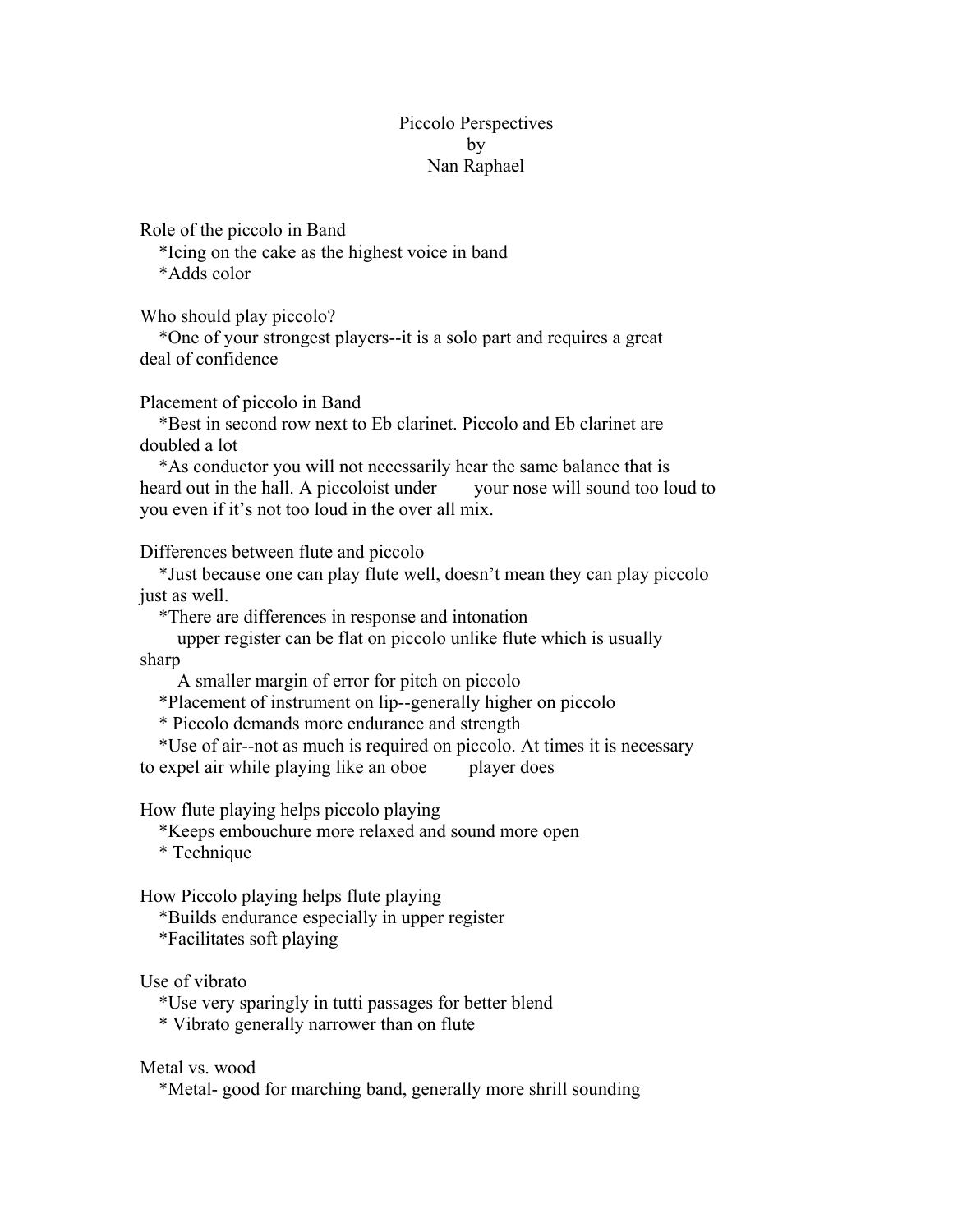\*Wood- mellower and used by professional players

A third and very good alternative--composite

\*Is mellower than metal and wears well in all weather conditions

Bore shape

 Conical- smaller at foot end, provides more uniform sound throughout range Cylindrical- as implies, same width throughout- easier response in upper

register

but thinner in lower register

Pads

 \*Cork good for varying weather conditions, durable and stable with temperature, air pressure and humidity changes.

 \*Straubinger- multi-layered materials also very good and more stable than traditional skin pads

Recommended brands for students

 Arista Armstrong Emerson Gemeinhardt Hammig Hardy Nagahara Seaman Takezawa Yamaha Zentner Hammig

 \*I do have personal preferences for some models over others but prefer to let you decide for yourself what you like best. What works for me, may not for someone else

For more advanced students and professionals

 Braun Bulgeroni (from Italy) Burkart Hammig Haynes Keefe (formerly Brannen) Powell Wiessman Yamaha Seaman

Use of earplugs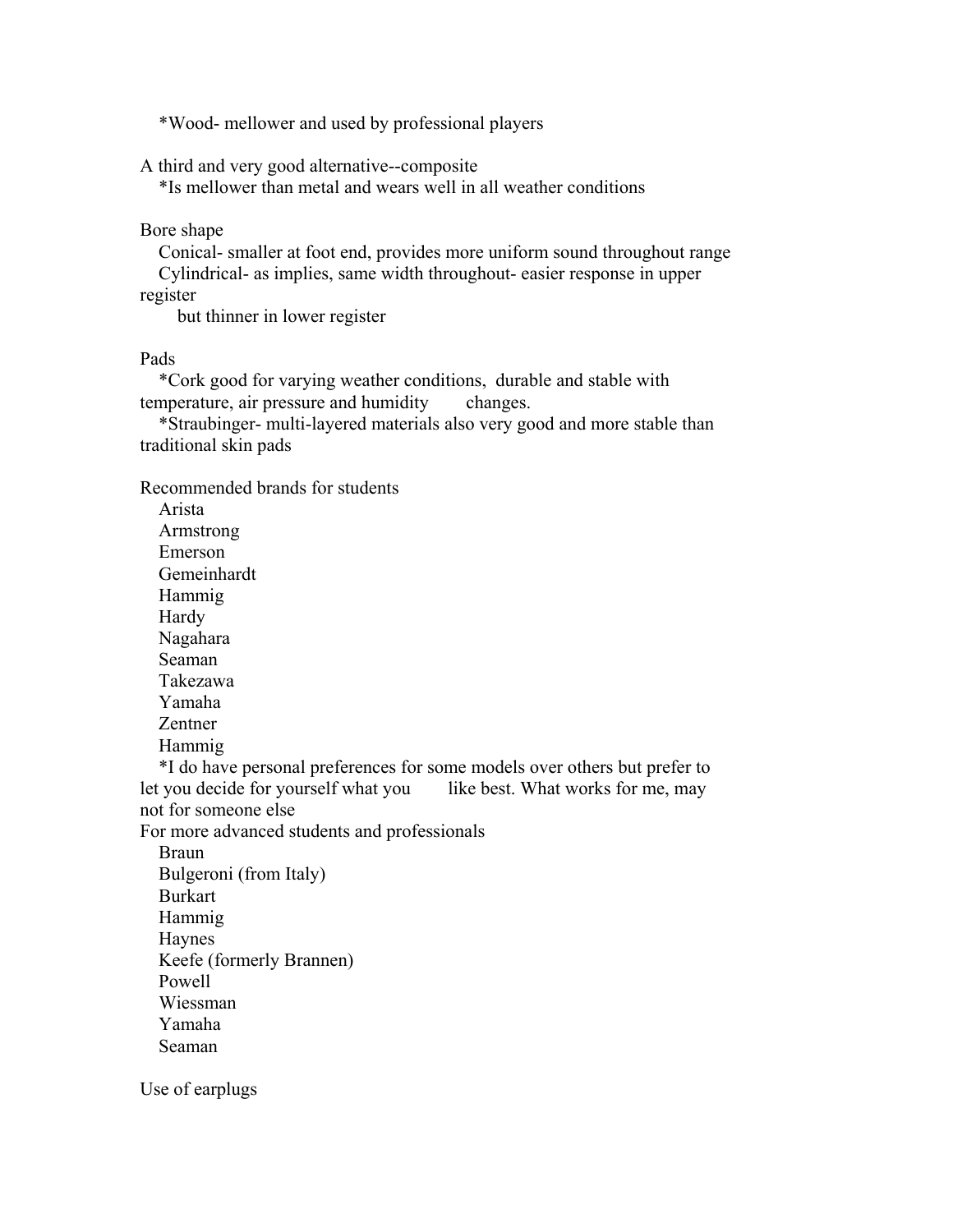Can help prevent hearing loss Earplugs change perception of sound and take getting used to There are special earplugs for musicians that are custom fit

Tips for arrangers

 Piccolo sounds an octave higher than flute therefore written parts will be an octave lower than actual sound.

 \*See next page for an example of a piccolo part written where it sounds rather than an octave lower

Range- unlike flute, piccolo only goes to low D

 Exception, Nagahara has a new model called the SoloPiccolo out with a low C

Special fingerings

 Used to facilitate response in "p" passages and improve intonation Listings can be found in -July/August 1995 Issue of Flute Talk Magazine and -A Basic Guide to Fingerings for the Piccolo by Steve

Tanzer--Sopranino Press

RECOMMENDED REPERTOIRE LIST FOR INTERMEDIATE PICCOLOISTS compiled by Nan Raphael

Methods

 A Basic Guide to Fingerings for the Piccolo-- Stephen Tanzer (Sopranino Press)

 Learning the Piccolo-- Clement Barone (Edu-tainment) Piccolo!Piccolo!-- Danielle Eden (Just Flutes) For more advanced players Exercises for the piccolo-- Jean-Louis Beaumadier (Gerard Billaudot) The Piccolo Practice Book-- Patricia Morris (Novello) Studium Techniki-- E. Towarnicki (PWM Ed.) In the Limelight, Piccolo Solos and Technical Passages from the Symphonic

Band Repertoire-- compiled by Nan Raphael (Flute.net Publications)--An excellent source for selecting audition excerpts for seating challenges, and competitions, this book contains excerpts from 75 standard as well as a few not so standard pieces from the concert band repertoire

Piccolo Alone The Fearless Whistler-- Michael Isaacson (Alry) 6/8 Dances-- Michael Isaacson (Alry) The Little Hornpipe-- Ricky Lombardo (Alry) Lumiere de Soleil-- Claire Durand- Racamato (Hildegard Pub. Co.)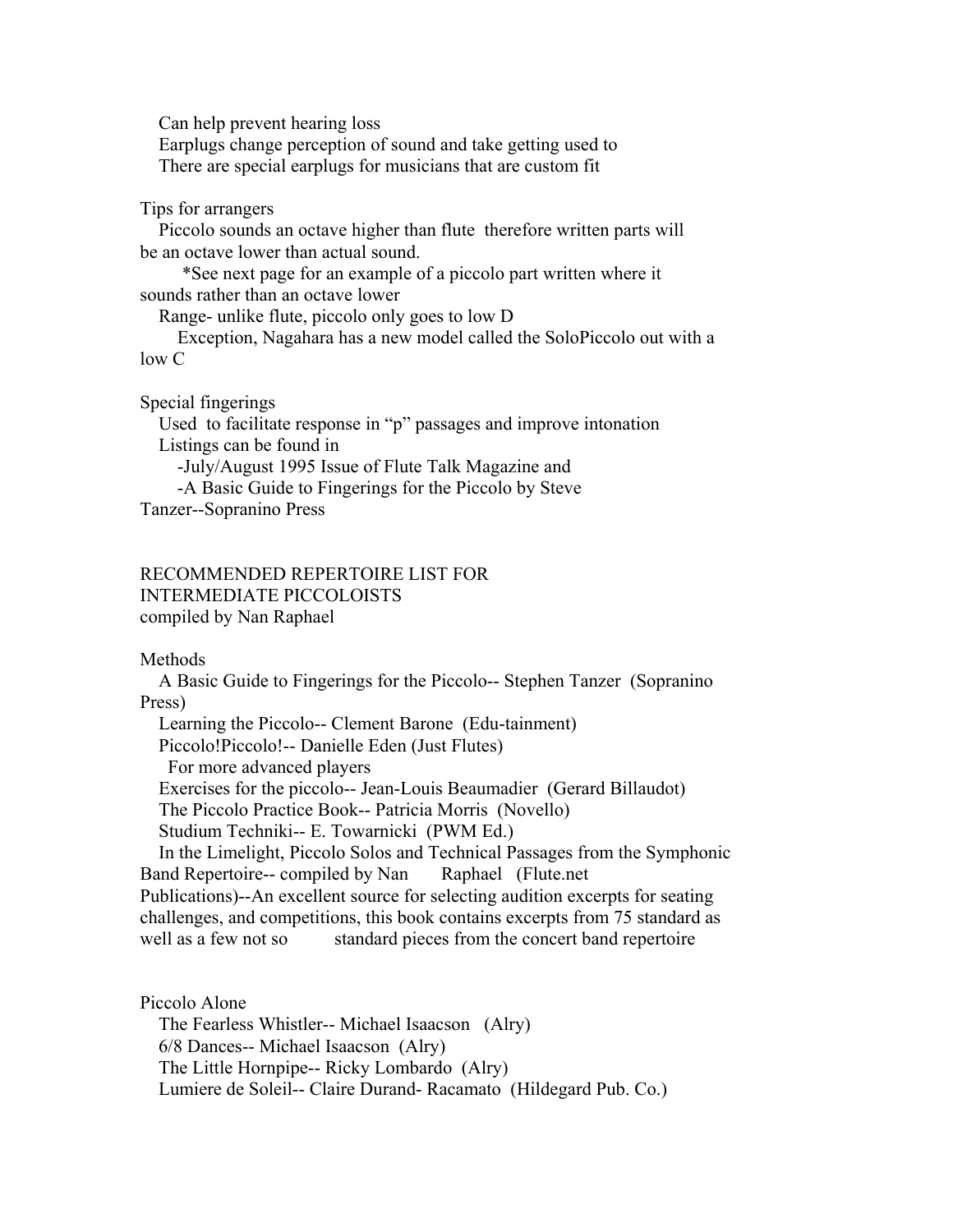Piccolo and Piano Laura-- Bob Bullard (Kendor) Piccolo Francaise-- James Christensen (Kendor) La Piccolette-- Pierre-Max Dubois (Ed. Le Rideau Touge) Sonata in F Major-- G.P. Telmann (Rubank) Voluntary #1-- David Hogg (Voice of the Rockies) The After the Holidays Song-- Michael Isaacson (Alry) Fishlegs and Zipline-- Michael Isaacson (Alry) Niggun-- Micheal Isaacson (Alry) November Song-- Michael Isaacson (Alry) March of the Bluebirds-- Leos Janacek (Edition Peters) Wind in the PInes-- Clair W. Johnson (Rubank) The Entertainer-- Scott Joplin (Rubank) Passage-- Daniel Kelley (Resort Music) Meadowlark-- Paul Koepke (Rubank) Popinjay-- Paul Koepke (Rubank) Acrobatics-- Jessica Daniels Kozlowski (Alry) Winsey-- Ricky Lombardo ( Lombardo Music Pub) 4 Dances-- Scott Michal (Alry) The PIcc'in Suite-- Laura Pettigrew (Alry) Mazouk Galante-- Georges Rabol (Gerard Billaudot Ed) Nocturne-- Martin Rokeach (Alry) Piccolominio-- Walter Scholtes (Waterloo Music Co.) Polka op. 22-- Dmitri Schostakovich (Edition Musicus) Prelude and Fugue in G Major-- Dmitri Schostakovich (Leaf Publications) 2 Miniatures-- Thomas M. Schudel (Kendor) A Night at the Opera-- Eldred Spell (Alry) Three Part Inventions-- Soulima Stravinsky (Sopranino Press) March Miniature-- Tchaikovsky (Alry) Sousa Suite No. 1-- arr. Laurence Trott (Alry) Sousa Suite No. 2-- arr. Laurence Trott (Alry) Mountain Air-- Steven Tung and Victor Wong (Flute.Net Pub) Tarantella Festivo-- Harold Walters (Rubank) Two Piccolos Piccolo Polka-- Robert Burke, Jr. (Neil A. Kjos) Piccolo and percussion Le Tombeau de Mireille-- Henri Tomasi (Leduc) Where to order music Flute World (they have the best stock of piccolo music) 29920 Orchard Lake Rd Farmington Hills, MI 48067 Phone-248-855-0410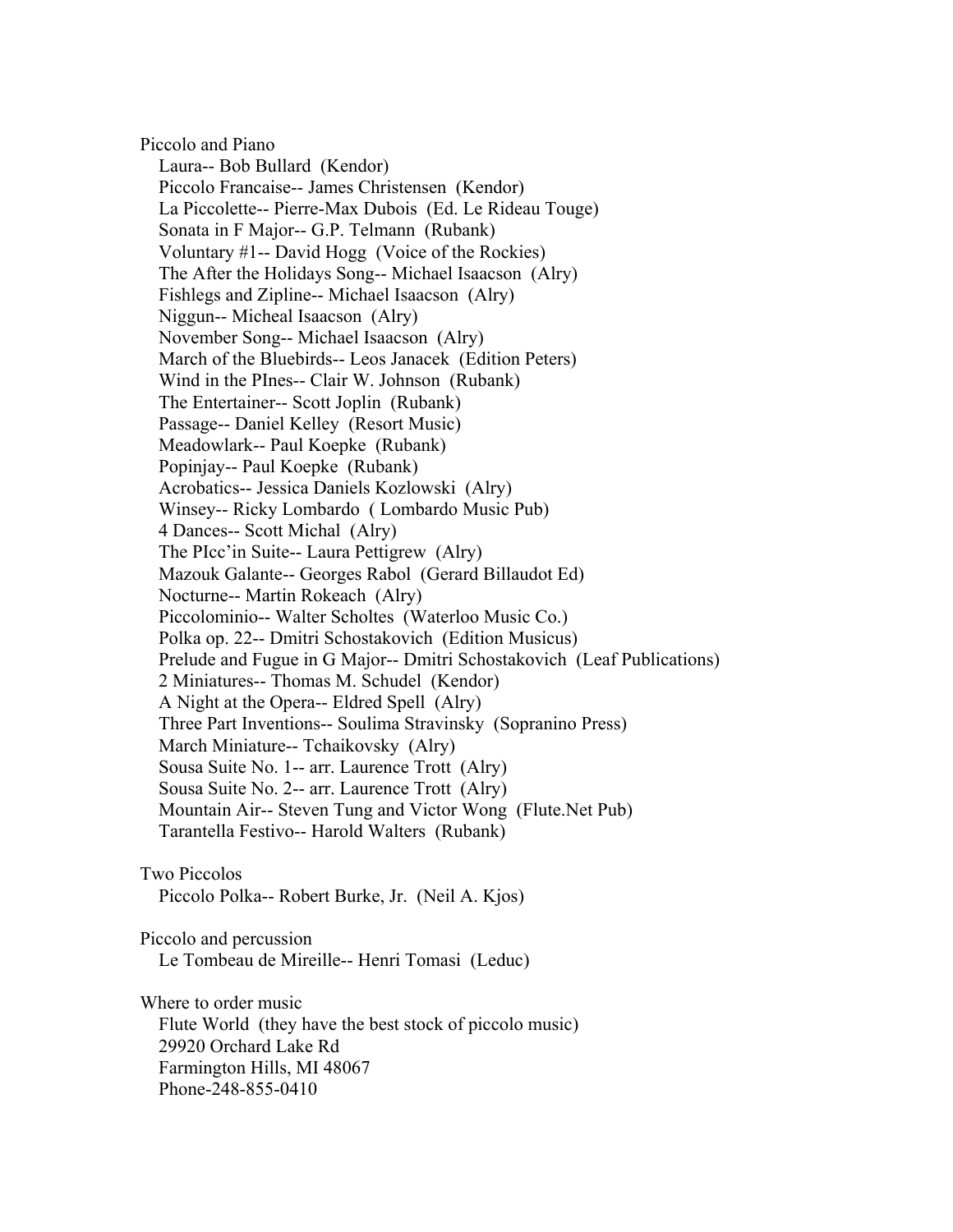e-mail- flutes@fluteworld.com Web page- fluteworld.com

Where to get more information about piccolo playing Flute Talk Magazine

 There is a column called "Lets Talk PIcc" just inside the back cover.

 The Flutists Quarterly- the official magazine of the National Flute Association

The Flute List- listserv@listserv.syr.edu

The National Flute Association Website- http://www.nfaonline.org

 You can also get information on regional and local flute clubs nationwide at this website

Some outstanding recordings worth listening to...

 Bittersweet Music--Susan Glaser- piccolo by Koch International Classics In Shadow, Light--Zartouhi Dombourian-Eby, piccolo by Crystal Records For the Birds--Laurence Trott, piccolo by Fleur De Son Classics Piccolodeon--works for piccolo, flutes, harp and percussion Piccolo Impressions--Danielle Eden, piccolo by ABC Broadcasting Studio Again, the best place to find these would be Flute World Short and Sweet-- Nan Raphael, piccolo by Prodigital Inc. --this CD can be purchased directly from Nan by emailing SoloPikolo@aol.com, through Walking Frog Records or Flute World

Considering a career in a military band?

 A career in a military band can provide not only musical satisfaction but security which is not easy to find if you have aspirations to become a professional performing musician. Some bands even offer incentives for joining such as college loan repayment programs. Over the last couple of decades, military bands have gained respect in the music world by performing at music conferences and major venues worldwide as well as expanding their educational outreach programs in the schools nationwide. As a result they continue to attract better and better musicians. Competition is fierce especially for for the bands in Washington, DC and the Coast Guard Band in New London, Ct.

## www.geocities.com/compserbethea/militarybands.html

 This website will give you a complete listing of all military bands for all of the services. To find out more about a specific band, click on it's name and you will be sent to their website. These websites contain anything you would want to know about the band- it's mission, history, concert/touring schedules, openings and audition information etc.